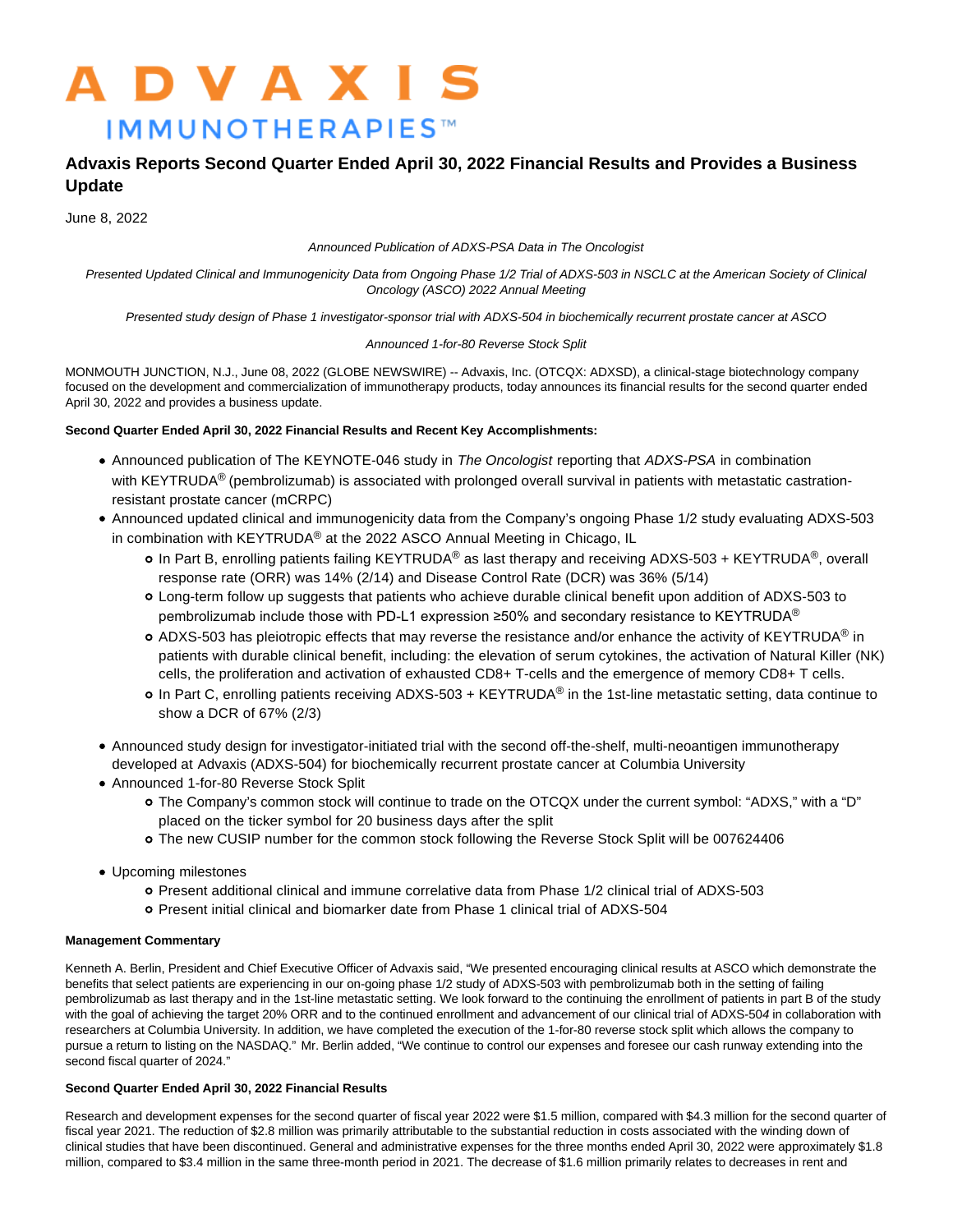utilities, personnel costs and consulting costs.

As of April 30, 2022, the Company had approximately \$32.1 million in cash and cash equivalents.

#### **About Advaxis, Inc.**

Advaxis, Inc. is a clinical-stage biotechnology company focused on the development and commercialization of proprietary Lm-based antigen delivery products. These immunotherapies are based on a platform technology that utilizes live attenuated Listeria monocytogenes (Lm) bioengineered to secrete antigen/adjuvant fusion proteins. These Lm-based strains are believed to be a significant advancement in immunotherapy as they integrate multiple functions into a single immunotherapy and are designed to access and direct antigen presenting cells to stimulate anti-tumor T cell immunity, activate the immune system with the equivalent of multiple adjuvants, and simultaneously reduce tumor protection in the tumor microenvironment to enable T cells to eliminate tumors.

To learn more about Advaxis, visi[t www.advaxis.com.](http://www.advaxis.com/)

#### **Forward-Looking Statements**

This press release contains forward-looking statements that are made pursuant to the safe harbor provisions within the meaning of Section 27A of the Securities Act of 1933, as amended, and Section 21E of the Securities Exchange Act of 1934, as amended. Forward-looking statements are any statements that express the current beliefs and expectations of management, including but not limited to statements related to the expected clinical development of the Company's drug product candidates, statements about the Company's balance sheet position, and statements related to the goals, plans and expectations for the Company's ongoing clinical studies. These and other risks are discussed in the Company's filings with the SEC, including, without limitation, its Annual Report on Form 10-K for the year ended October 31, 2021, filed on February 14, 2022, and its subsequent periodic reports on Form 10-Q and Form 8-K. Any statements contained herein that do not describe historical facts are forward-looking statements that are subject to risks and uncertainties that could cause actual results, performance and achievements to differ materially from those discussed in such forward-looking statements. The Company cautions readers not to place undue reliance on any forward-looking statements, which speak only as of the date they were made.

The Company undertakes no obligation to update or revise forward-looking statements, except as otherwise required by law, whether as a result of new information, future events or otherwise.

KEYTRUDA® is a registered trademark of Merck Sharp & Dohme Corp., a subsidiary of Merck & Co., Inc., Kenilworth, N.J., USA.

Contact: Tim McCarthy, LifeSci Advisors, LLC 212.915.2564 [tim@lifesciadvisors.com](https://www.globenewswire.com/Tracker?data=4Hs56wsVYKuDaoPgmAEOgXrx9Fhi2WPZK1iYh7fTJ9mS37CyfOsaPGeCiQLNq-J_ytsrpryJltYxLaQwR2zkvLmR1p7M7k46DE-m6ixwFZk=)

#### **ADVAXIS, INC. CONDENSED CONSOLIDATED BALANCE SHEETS** (In thousands, except share and per share data)

|                                                                | April 30, 2022 |             | October 31, 2021 |        |
|----------------------------------------------------------------|----------------|-------------|------------------|--------|
|                                                                |                | (Unaudited) |                  |        |
| <b>ASSETS</b>                                                  |                |             |                  |        |
| Current assets:                                                |                |             |                  |        |
| Cash and cash equivalents                                      | \$             | 32,085      | \$               | 41,614 |
| Prepaid expenses and other current assets                      |                | 2,092       |                  | 1,643  |
| <b>Total current assets</b>                                    |                | 34,177      |                  | 43,257 |
| Property and equipment (net of accumulated depreciation)       |                | 84          |                  | 118    |
| Intangible assets (net of accumulated amortization)            |                | 3,220       |                  | 3,354  |
| Operating right-of-use asset (net of accumulated amortization) |                | 26          |                  | 40     |
| Other assets                                                   |                | 11          |                  | 11     |
| <b>Total assets</b>                                            | \$             | 37,518      | \$               | 46,780 |
| LIABILITIES AND STOCKHOLDERS' EQUITY                           |                |             |                  |        |
| <b>Current liabilities:</b>                                    |                |             |                  |        |
| Accounts payable                                               | \$             | 39          | \$               | 87     |
| Accrued expenses                                               |                | 1,738       |                  | 2,836  |
| Current portion of operating lease liability                   |                | 27          |                  | 28     |
| Common stock warrant liability                                 |                | 563         |                  | 4,929  |
| <b>Total current liabilities</b>                               |                | 2,367       |                  | 7,880  |
| Operating lease liability, net of current portion              |                |             |                  | 12     |
| <b>Total liabilities</b>                                       |                | 2,367       |                  | 7,892  |
|                                                                |                |             |                  |        |

Contingencies – Note 10